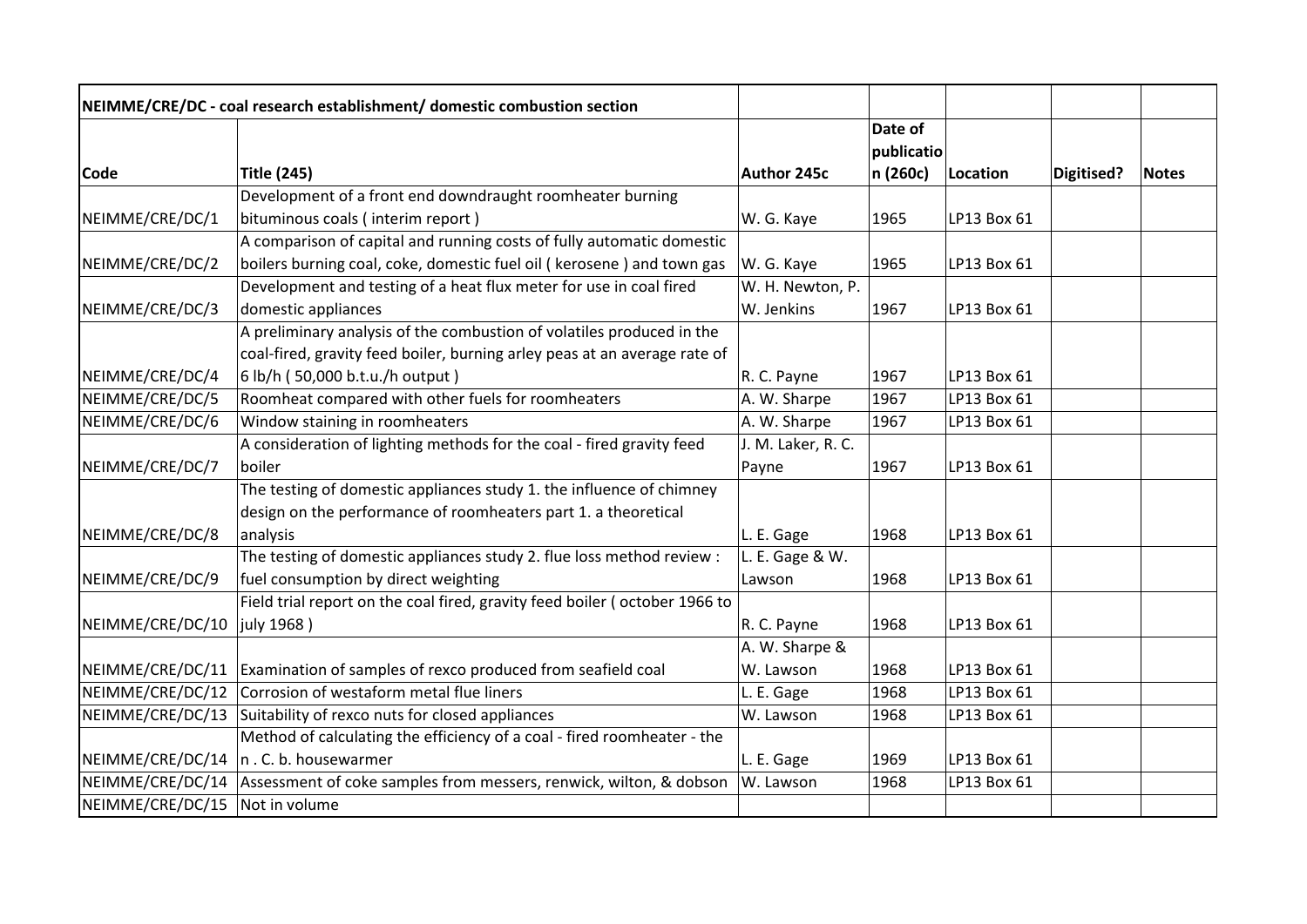|                  | Investigation of bonded deposits formed around the stir ring jets of               | R. C. Payne and J.   |      |             |  |
|------------------|------------------------------------------------------------------------------------|----------------------|------|-------------|--|
| NEIMME/CRE/DC/16 | the coal fired gravity feed boiler                                                 | M. Lake              | 1969 | LP13 Box 61 |  |
|                  |                                                                                    | W. G. Kaye, P. W.    |      |             |  |
|                  | An investigation of condensation in c. i. h. a. houses on the brimington           | Jenkins, R. C.       |      |             |  |
| NEIMME/CRE/DC/17 | estate                                                                             | Payne                | 1969 | LP13 Box 61 |  |
| NEIMME/CRE/DC/18 | Combustion performance of an experimental shape of roomheat                        | W. Lawson            | 1969 | LP13 Box 61 |  |
|                  | Comparative performance of 2 in. and 3 in. diameter char briquettes                |                      |      |             |  |
| NEIMME/CRE/DC/19 | and roomheat in a roomheat                                                         | W. Lawson            | 1969 | LP13 Box 61 |  |
| NEIMME/CRE/DC/20 | Effect of size on performance of small rexco in closed appliances                  | W. Lawson            | 1969 | LP13 Box 61 |  |
| NEIMME/CRE/DC/21 | Smoke emission from the n. c. b. housewarmer                                       | W. Lawson            | 1969 | LP13 Box 61 |  |
| NEIMME/CRE/DC/22 | Rational - shape roomheat as a roomheater fuel                                     | W. Lawson            | 1969 | LP13 Box 61 |  |
|                  |                                                                                    | J.G. Beeley, W.      |      |             |  |
| NEIMME/CRE/DC/23 | Smoke emission from the triancomatic 80 boiler                                     | Lawson               | 1969 | LP13 Box 61 |  |
| NEIMME/CRE/DC/24 | Cushion - shape roomheat as a roomheater fuel                                      | W. Lawson            | 1969 | LP13 Box 61 |  |
| NEIMME/CRE/DC/25 | An appraisal of the sunbeam smoke - consuming stove                                | W. Lawson            | 1969 | LP13 Box 61 |  |
| NEIMME/CRE/DC/26 | An examination of a metalbestos flue after three years' use                        | L. E. Gage           | 1970 | LP13 Box 61 |  |
|                  | An examination of the durability of a prototype pre - fabricated                   |                      |      |             |  |
| NEIMME/CRE/DC/27 | fireplace surrond                                                                  | L. E. Gage           | 1970 | LP13 Box 61 |  |
|                  |                                                                                    | W. Lawson, A. W.     |      |             |  |
|                  | NEIMME/CRE/DC/28 Anthralit as a fuel for british domestic appliances               | Sharpe               | 1970 | LP13 Box 61 |  |
|                  |                                                                                    | W. Lawson and A.     |      |             |  |
|                  | NEIMME/CRE/DC/29 Nanthra as a fuel for british domestic appliances                 | W. Sharpe            | 1970 | LP13 Box 61 |  |
|                  | A computer programme to print maps of the distribution of                          | C. J. Reeves, L. E.  |      |             |  |
| NEIMME/CRE/DC/30 | temperature within a fireplace surround                                            | Gage                 | 1970 | LP13 Box 61 |  |
|                  |                                                                                    | W. Lawson and A.     |      |             |  |
|                  | NEIMME/CRE/DC/31   Petroleum coke ovoids as a domestic fuel                        | W. Sharpe            | 1970 | LP13 Box 61 |  |
| NEIMME/CRE/DC/32 | Possible causes of undergrate losses from briquetted fuels                         | W. G. Kaye           | 1970 | LP13 Box 61 |  |
|                  |                                                                                    | W. Lawson and A.     |      |             |  |
| NEIMME/CRE/DC/33 | Extrazit as a domestic fuel                                                        | W. Sharpe            | 1970 | LP13 Box 61 |  |
| NEIMME/CRE/DC/34 | Planning the " housewarmer " field trial                                           | W. G. Kaye           | 1970 | LP13 Box 61 |  |
|                  |                                                                                    | M. J. Buttler, L. E. |      |             |  |
|                  |                                                                                    | Gage, A. Pyne, C.    |      |             |  |
|                  | NEIMME/CRE/DC/35 Preliminary tests on a roomheater window supplied by baxi limited | J. Reeves            | 1970 | LP13 Box 61 |  |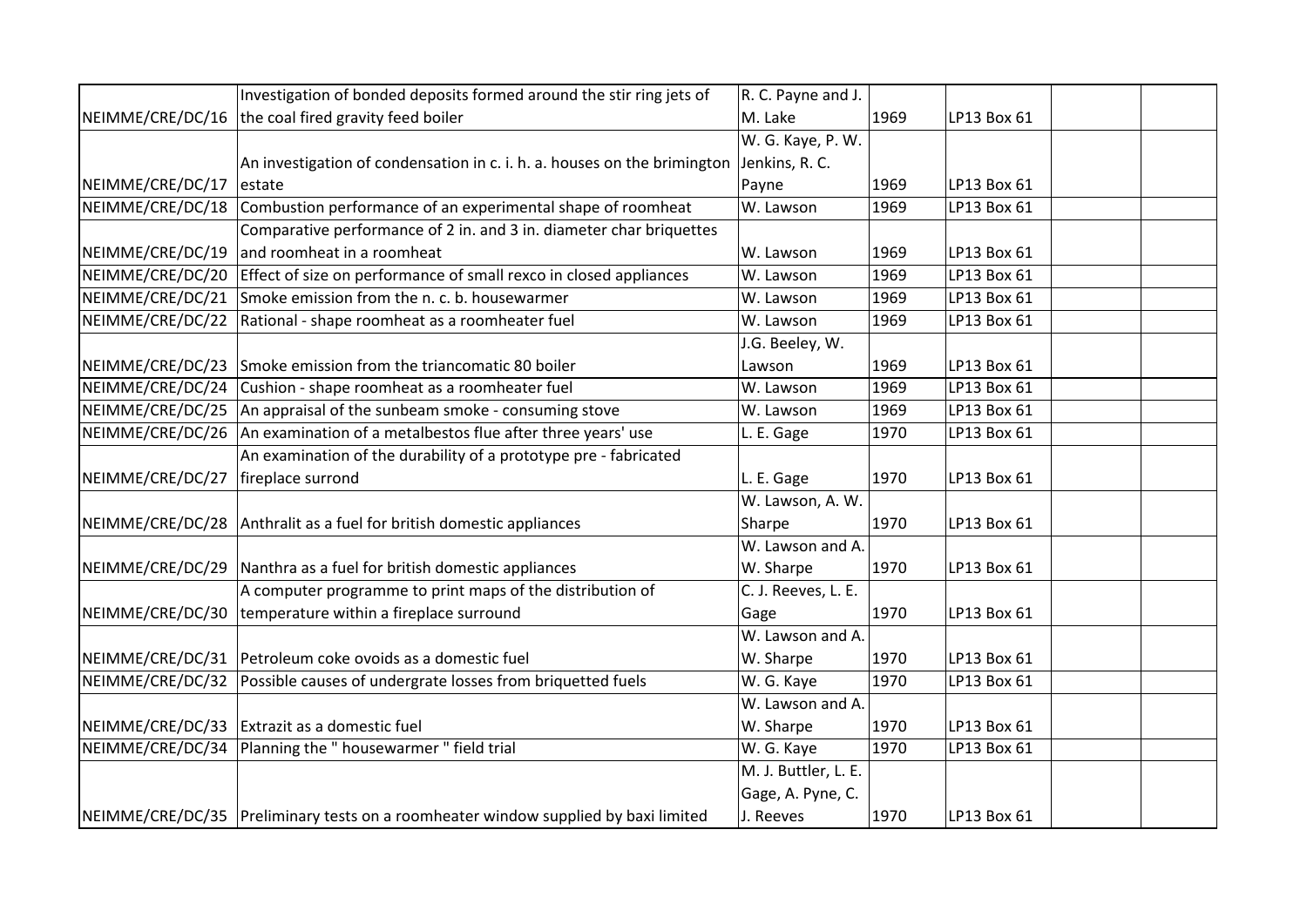|                  |                                                                                       | W, Lawson, A. W.   |      |             |  |
|------------------|---------------------------------------------------------------------------------------|--------------------|------|-------------|--|
|                  | NEIMME/CRE/DC/36 Preliminary tests on briquettes supplied by g. j. palmer & sons.     | Sharpe             | 1970 | LP13 Box 61 |  |
|                  | Tests on preliminary samples of anthrachar in british domestic                        | W. Lawson and A.   |      |             |  |
| NEIMME/CRE/DC/37 | appliances                                                                            | W. Sharpe          | 1970 | LP13 Box 62 |  |
|                  | The ignition of sunbrite in roomheaters using calor gas : an                          | W. L. Oughton      |      |             |  |
| NEIMME/CRE/DC/38 | investigation into the design of undergrate igniters                                  | and L. E. Gage     | 1970 | LP13 Box 62 |  |
|                  |                                                                                       | V. G. Deshmukh,    |      |             |  |
| NEIMME/CRE/DC/39 | Concrete flue liners                                                                  | L. E. Gage         | 1970 | LP13 Box 62 |  |
| NEIMME/CRE/DC/40 | Not in volume                                                                         |                    |      |             |  |
|                  |                                                                                       | W. Lawson and A.   |      |             |  |
|                  | NEIMME/CRE/DC/41 Assessment of 5 oz. briquettes supplied by g. j. palmer & sons       | W. Sharpe          | 1970 | LP13 Box 62 |  |
|                  |                                                                                       | W. Lawson and A.   |      |             |  |
|                  | NEIMME/CRE/DC/42 Physical, Chemical and combustion tests on a sample of multiheat     | W. Sharpe          | 1970 | LP13 Box 62 |  |
|                  |                                                                                       | B. Atkinson, L. E. |      |             |  |
|                  | The effect pf variations in the standard test setting on the radiant                  | Gage, J.D.         |      |             |  |
|                  | $NEIMME/CRE/DC/43$ efficiency of open fires                                           | Griffiths          | 1971 | LP13 Box 62 |  |
|                  |                                                                                       | W. Lawson and A.   |      |             |  |
|                  | NEIMME/CRE/DC/44 Anthraclair ex caen as a domestic fuel                               | W. Sharpe          | 1970 | LP13 Box 62 |  |
|                  |                                                                                       | W. Lawson and A.   |      |             |  |
|                  | NEIMME/CRE/DC/45 Smoke emission tests on a sample of rexco                            | W. Sharpe          | 1970 | LP13 Box 62 |  |
|                  |                                                                                       | W. Lawson and A.   |      |             |  |
|                  | NEIMME/CRE/DC/46   Amzit as a domestic fuel                                           | W. Sharpe          | 1970 | LP13 Box 62 |  |
|                  |                                                                                       | W. Lawson and A.   |      |             |  |
|                  | NEIMME/CRE/DC/47 Anthraclair ex brest as a domestic fuel                              | W. Sharpe          | 1970 | LP13 Box 62 |  |
|                  |                                                                                       | W. Lawson and A.   |      |             |  |
|                  | NEIMME/CRE/DC/48   Tests on a shipment of nanthra to par (cornwall), june 1970        | W. Sharpe          | 1970 | LP13 Box 62 |  |
|                  |                                                                                       | W. Lawson and A.   |      |             |  |
|                  | NEIMME/CRE/DC/49 Physical, chemical and combustion tests on a sample of phurnacite    | W. Sharpe          | 1970 | LP13 Box 62 |  |
|                  |                                                                                       | L. E. Gage, P. W.  |      |             |  |
|                  |                                                                                       | Jenkins and W. G.  |      |             |  |
|                  | NEIMME/CRE/DC/50 The measurement of temperatures around a steel flue                  | Kaye               | 1970 | LP13 Box 62 |  |
|                  |                                                                                       | W. Lawson and A.   |      |             |  |
|                  | NEIMME/CRE/DC/51 Final report on a shipment sample of anthralit to plymouth, may 1970 | W. Sharpe          | 1970 | LP13 Box 62 |  |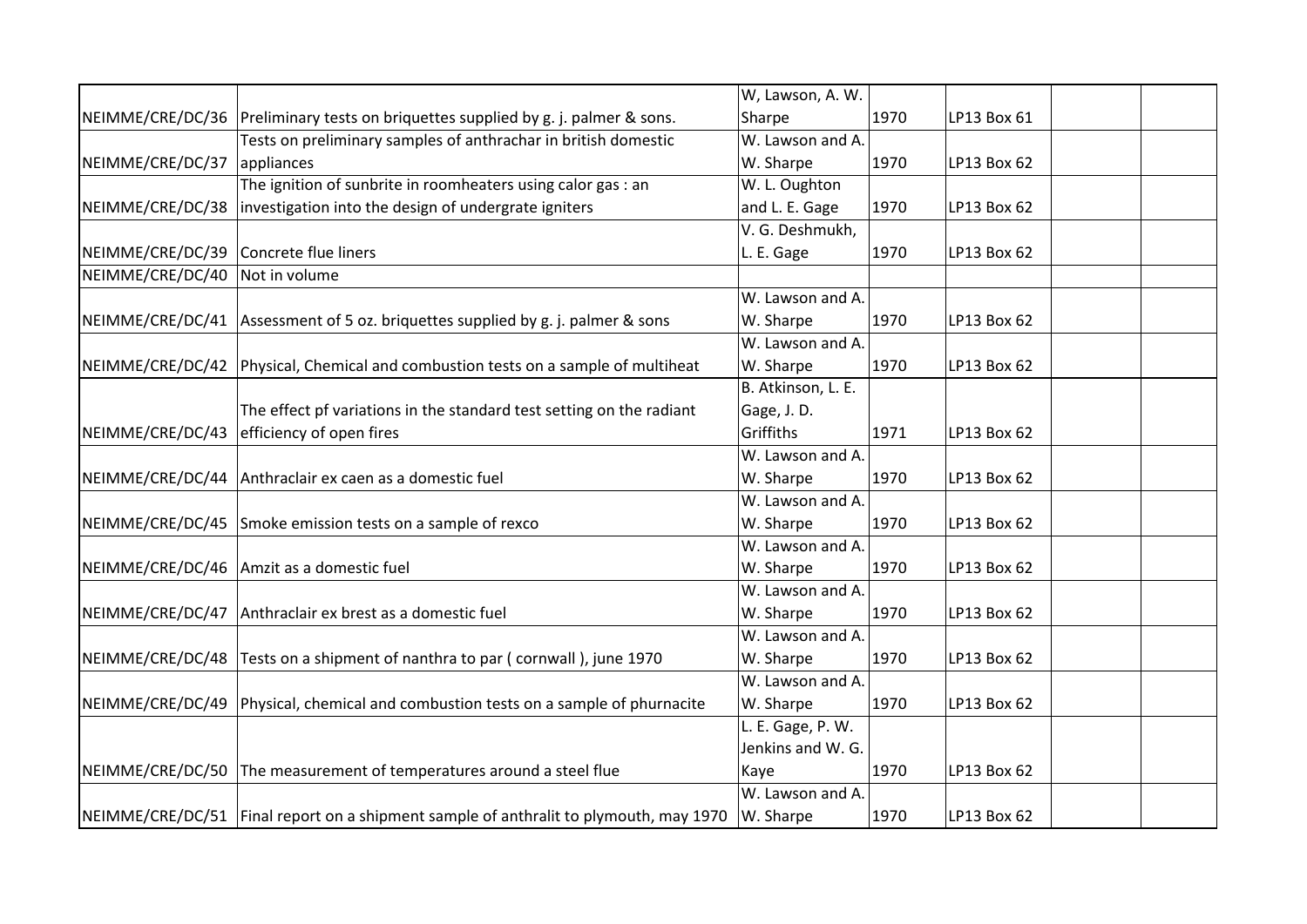|                  | Evaluation of German brown coal briquettes for british domestic                  | W. Lawson and A.       |      |             |  |
|------------------|----------------------------------------------------------------------------------|------------------------|------|-------------|--|
| NEIMME/CRE/DC/52 | appliances                                                                       | W. Sharpe              | 1971 | LP13 Box 62 |  |
|                  |                                                                                  | W. Lawson and A.       |      |             |  |
|                  | NEIMME/CRE/DC/53   Petroleum coke as a domestic fuel                             | W. Sharpe              | 1971 | LP13 Box 62 |  |
| NEIMME/CRE/DC/54 | Smoke emssion from the glynwed cb34 coal fired roomheater                        | W. Lawson              | 1971 | LP13 Box 62 |  |
| NEIMME/CRE/DC/55 | Study of the gas flow pattern in the parkray coalmaster                          | P. W. Jenkins          | 1971 | LP13 Box 62 |  |
|                  |                                                                                  | W. Lawson and A.       |      |             |  |
| NEIMME/CRE/DC/56 | Smoke emission tests on a sample of syntraciet                                   | W. Sharpe              | 1971 | LP13 Box 62 |  |
|                  |                                                                                  | W. Lawson and A.       |      |             |  |
|                  | NEIMME/CRE/DC/57 Tests on a sample of anthracine supplied by p.d. fuels limited  | W. Sharpe              | 1971 | LP13 Box 62 |  |
|                  | The effect of changes to the british standard for the estimation of              | L. E. Gage, B.         |      |             |  |
| NEIMME/CRE/DC/58 | smoke emitted from 'smokeless' fuels                                             | Atkinson               | 1971 | LP13 Box 62 |  |
|                  |                                                                                  | W. H. Newton, P.       |      |             |  |
|                  | Operating temperatures of the parkray coalmaster secondary air                   | W. Jenkins, R. D.      |      |             |  |
| NEIMME/CRE/DC/59 | distributor                                                                      | Holtham                | 1971 | LP13 Box 62 |  |
|                  |                                                                                  | J. D. Griffiths, L. E. |      |             |  |
| NEIMME/CRE/DC/60 | Experimental insulated firebacks : an investigation                              | Gage                   | 1971 | LP13 Box 62 |  |
|                  | An examination of the durability of the production pre - fabricated              | P. W. Jenkins, P.      |      |             |  |
| NEIMME/CRE/DC/61 | fireplace surround                                                               | S. Sharpe              | 1971 | LP13 Box 62 |  |
| NEIMME/CRE/DC/62 | Strength and combustion tests on a sample of anthracine                          | W. Lawson              | 1971 | LP13 Box 62 |  |
|                  |                                                                                  | W. Lawson, R. C.       |      |             |  |
|                  | NEIMME/CRE/DC/63 Smoke emission from the trianco gf55 coal - fired boiler        | Payne                  | 1971 | LP13 Box 62 |  |
|                  |                                                                                  | R. Dickinson, W.       |      |             |  |
|                  | NEIMME/CRE/DC/64 Strength and combustion tests on hasar ovoids                   | Lawson                 | 1971 | LP13 Box 62 |  |
|                  |                                                                                  | R. Dickinson, W.       |      |             |  |
|                  | NEIMME/CRE/DC/65 Strength and combustion tests on anthrachar shipment sample     | Lawson                 | 1971 | LP13 Box 62 |  |
|                  | Examination of two samples of briquettes (ex denbighshire) from n.               |                        |      |             |  |
| NEIMME/CRE/DC/66 | w. sales district office                                                         | W. Lawson              | 1971 | LP13 Box 62 |  |
|                  | Examination of a samples of briquettes (ex flintshire) from n. w. sales          |                        |      |             |  |
| NEIMME/CRE/DC/67 | district office                                                                  | W. Lawson              | 1971 | LP13 Box 62 |  |
|                  |                                                                                  | W. G. Kaye, P. W.      |      |             |  |
|                  |                                                                                  | Jenkins, C. J.         |      |             |  |
|                  | NEIMME/CRE/DC/68  A computer programme for analysing the stool bottom grate test | Reeves                 | 1971 | LP13 Box 62 |  |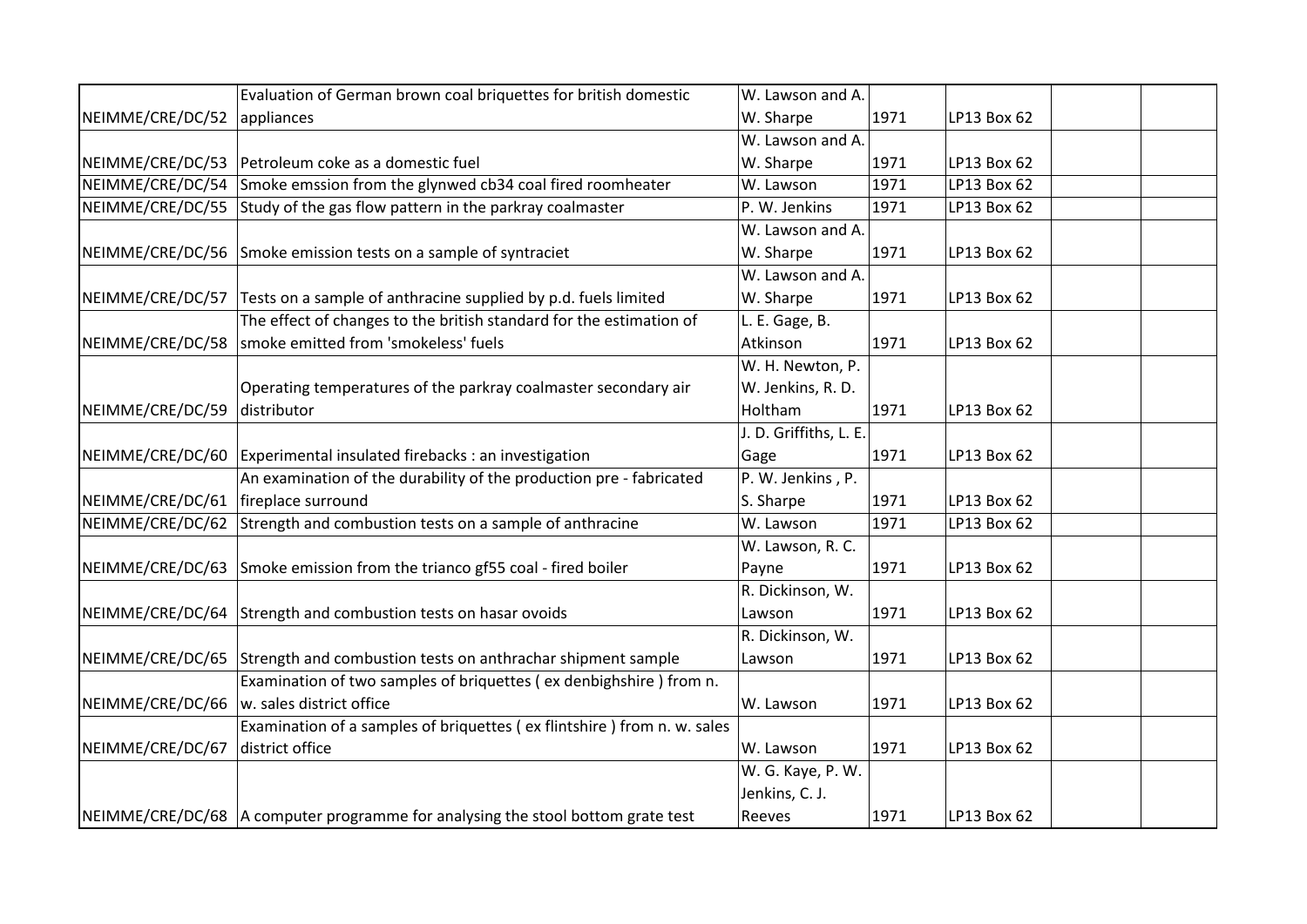|                  |                                                                                          | W. H. Newton      |      |             |  |
|------------------|------------------------------------------------------------------------------------------|-------------------|------|-------------|--|
|                  |                                                                                          | and R.D.          |      |             |  |
| NEIMME/CRE/DC/69 | Operating temperatures of the rayburn cb34 secondary air distributor                     | Holtham           | 1971 | LP13 Box 62 |  |
| NEIMME/CRE/DC/70 | Smoke emission from the radiation parkray coalmaster roomheater                          | W. Lawson         | 1971 | LP13 Box 62 |  |
|                  |                                                                                          | W. H. Newton, D.  |      |             |  |
| NEIMME/CRE/DC/71 | Ignition tests in the rayburn cb34 using a granular firelighter                          | M. Denison        | 1971 | LP13 Box 62 |  |
|                  | Smoke emssion tests on a sample of ovoids supplied by claremont coal                     |                   |      |             |  |
| NEIMME/CRE/DC/72 | company                                                                                  | W. Lawson         | 1971 | LP13 Box 62 |  |
| NEIMME/CRE/DC/73 | Effect of modifier on open - grate performance of homefire                               | W. Lawson         | 1972 | LP13 Box 62 |  |
|                  | Smoke emission from the improved trianco gf55 coal - fired boiler                        |                   |      |             |  |
|                  | fitted with a smoke reducing unit (to be read in conjunction with                        |                   |      |             |  |
|                  | report no. 63 " Smoke emission from the trianco gf55 coal - fired boiler R. C. Payne, W. |                   |      |             |  |
| NEIMME/CRE/DC/74 |                                                                                          | Lawson            | 1972 | LP13 Box 62 |  |
|                  | Further measurements of temperatures around a steel flue in a bisf                       |                   |      |             |  |
| NEIMME/CRE/DC/75 | house                                                                                    | P. W. Jenkins     | 1972 | LP13 Box 62 |  |
|                  | The durability of flues for solid fuel appliances - a review of recent                   | W. G. Kaye, P. W. |      |             |  |
| NEIMME/CRE/DC/76 | work at cre                                                                              | Jenkins           | 1972 | LP13 Box 62 |  |
|                  | Examination of an icl prefabricated flue tested in the laboratory for                    | L. E. Gage, P. W. |      |             |  |
| NEIMME/CRE/DC/77 | 5000 hours                                                                               | Jenkins           | 1972 | LP13 Box 62 |  |
| NEIMME/CRE/DC/78 | Not in volume                                                                            |                   |      |             |  |
| NEIMME/CRE/DC/79 | Effect of moisture on performance of extrazit in domestic appliances                     | W. Lawson         | 1972 | LP13 Box 62 |  |
|                  | Measurement of temperatures around a steel flue with composite                           |                   |      |             |  |
| NEIMME/CRE/DC/80 | parkaflue liner in a bisf house                                                          | P. W. Jenkins     | 1972 | LP13 Box 62 |  |
|                  |                                                                                          | D. M. Denison,    |      |             |  |
| NEIMME/CRE/DC/81 | The suitability of coals for ' smoke eater ' roomheaters                                 | M. D. Crook       | 1972 | LP13 Box 62 |  |
|                  | A computer programme for analysing the crane 20a test for briquetted   P. W. Jenkins, P. |                   |      |             |  |
| NEIMME/CRE/DC/82 | fuels                                                                                    | S. Sharpe         | 1972 | LP13 Box 62 |  |
| NEIMME/CRE/DC/83 | Not in volume                                                                            |                   |      |             |  |
| NEIMME/CRE/DC/84 | Assessment of kayford briquettes                                                         | W. Lawson         | 1972 | LP13 Box 62 |  |
| NEIMME/CRE/DC/85 | Smoke emission of canmore 5 x 1 in. cobbles coal, Canada                                 | W. Lawson         | 1972 | LP13 Box 62 |  |
| NEIMME/CRE/DC/86 | The performance of a rayburn royal solid fuels cooker                                    | P. E. Denyer      | 1973 | LP13 Box 62 |  |
|                  | Measurement of temperatures around a stantard steel flue in a bisf                       |                   |      |             |  |
| NEIMME/CRE/DC/87 | house                                                                                    | P. W. Jenkins     | 1972 | LP13 Box 62 |  |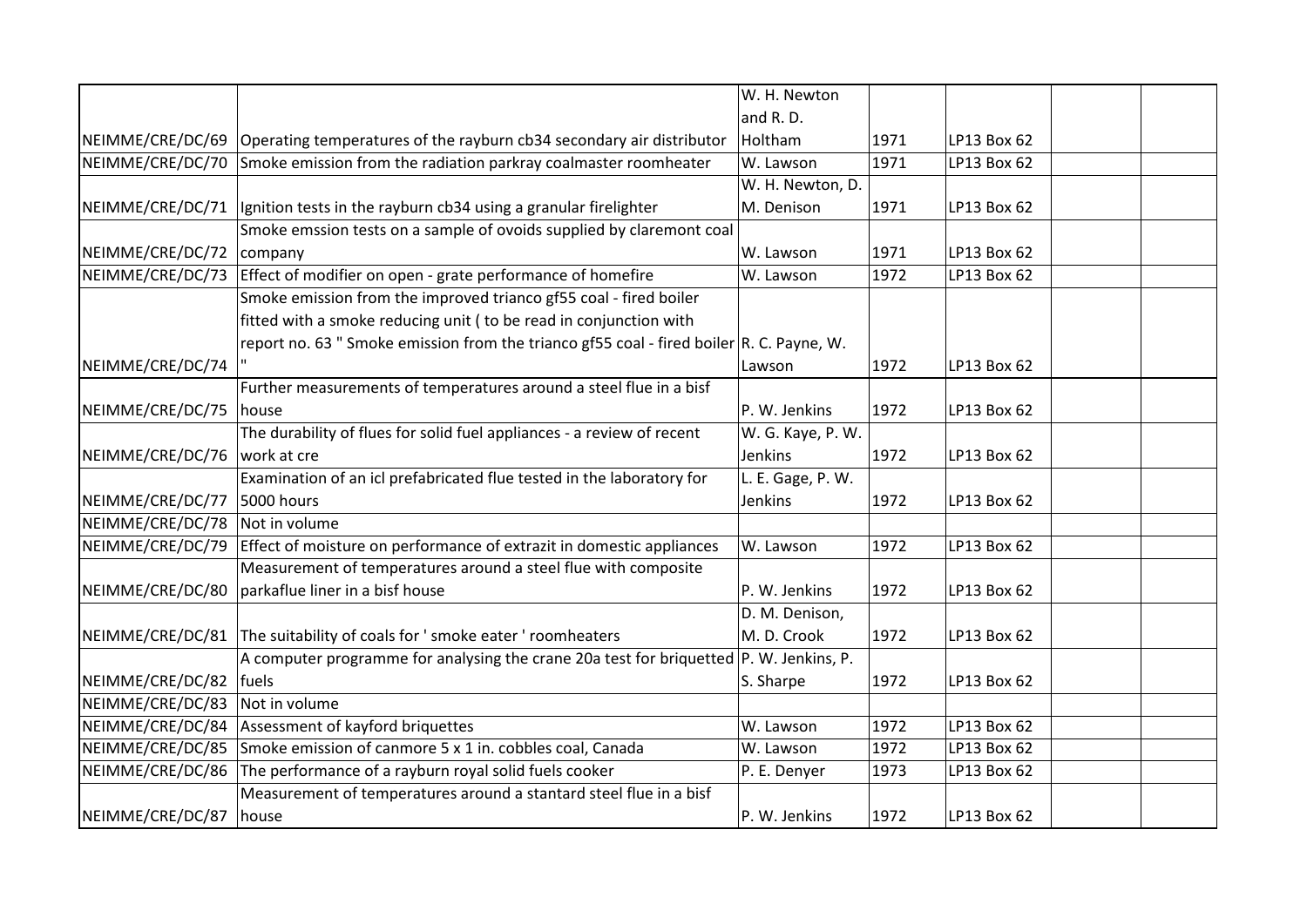|                  | NEIMME/CRE/DC/88 Assessment of ulite and rekord brown coal briquettes       | W, Lawson           | 1972 | LP13 Box 62 |  |
|------------------|-----------------------------------------------------------------------------|---------------------|------|-------------|--|
| NEIMME/CRE/DC/89 | Assessment of a second sample of kayford briquettes (sept, 1972)            | W, Lawson           | 1972 | LP13 Box 62 |  |
|                  | An examination of a metalbestos flue after three and a half years           |                     |      |             |  |
| NEIMME/CRE/DC/90 | service over a coal fired appliances                                        | J. Coxon            | 1972 | LP13 Box 62 |  |
|                  |                                                                             | D. M. Denison,      |      |             |  |
| NEIMME/CRE/DC/91 | The suitability of Yorkshire coals for use in the parkray coalmaster        | M. D. Crook         | 1972 | LP13 Box 62 |  |
| NEIMME/CRE/DC/92 | Smoke emission from union brown coal briquettes                             | W. Lawson           | 1972 | LP13 Box 62 |  |
|                  | An investigation into the fracture of secondary air distributors in the     |                     |      |             |  |
| NEIMME/CRE/DC/93 | rayburn cb34 coal burning appliance                                         | J. Coxon            | 1973 | LP13 Box 62 |  |
| NEIMME/CRE/DC/94 | Anthrite as a domestic fuel                                                 | W. Lawson           | 1973 | LP13 Box 62 |  |
|                  | The automated redfyre plus eight roomheater : a laboratory                  | W. Lawson, D. J.    |      |             |  |
| NEIMME/CRE/DC/95 | investigation                                                               | Williams            | 1973 | LP13 Box 62 |  |
| NEIMME/CRE/DC/96 | Assessment of palmer anthracite ovoids (3rd sample)                         | W. Lawson           | 1973 | LP13 Box 62 |  |
|                  | An investigation of smoke reduction of domestic fuels by sodium             |                     |      |             |  |
| NEIMME/CRE/DC/97 | carbonate                                                                   | W. Lawson           | 1973 | LP13 Box 62 |  |
|                  | The suitability of northumberland coals for use in the parkray              |                     |      |             |  |
| NEIMME/CRE/DC/98 | coalmaster                                                                  | D. M. Denison       | 1973 | LP13 Box 62 |  |
|                  | The suitability of 8 English coals for the trianco tgb 17 " smoke - eater " |                     |      |             |  |
| NEIMME/CRE/DC/99 | gravity feed boiler                                                         | R. C. Payne         | 1973 | LP13 Box 62 |  |
| NEIMME/CRE/DC/10 | Homefire as a closed appliance fuel                                         | W. Lawson           | 1973 | LP13 Box 62 |  |
| NEIMME/CRE/DC/10 | Examination of a complant sample of fireglo                                 | W. G. Kaye          | 1973 | LP13 Box 62 |  |
| NEIMME/CRE/DC/10 | Smoke reduction at the phoenix farm ciha estate, carlton,                   |                     |      |             |  |
| 2                | nottinghamshire following the installation of ncb housewarmers              | W. G. Kaye          | 1973 | LP13 Box 62 |  |
| NEIMME/CRE/DC/10 |                                                                             | R. D. Holtham, W.   |      |             |  |
|                  | Smoke emission from the glynwed rayburn prince 301 roomheater               | Lawson              | 1973 | LP13 Box 62 |  |
| NEIMME/CRE/DC/10 |                                                                             | R. Dickinson, J. D. |      |             |  |
| 4                | Tests on kayford firelighters                                               | Griffiths           | 1973 | LP13 Box 62 |  |
| NEIMME/CRE/DC/10 | Smoke emission from ' pine mountain ' logs ( jeyes group ltd. )             | R. Dickinson        | 1973 | LP13 Box 62 |  |
| NEIMME/CRE/DC/10 |                                                                             | W. Lawson and D.    |      |             |  |
| 6                | Petroleum coke as a domestic fuel                                           | J. H. Williams      | 1973 | LP13 Box 62 |  |
| NEIMME/CRE/DC/10 | Measurement of temperatures around the chimney in a bisf house              | P. W. Jenkins       | 1973 | LP13 Box 62 |  |
|                  | NEIMME/CRE/DC/10 Smoke emission from wonderco petroleum coke                | W. Lawson           | 1973 | LP13 Box 62 |  |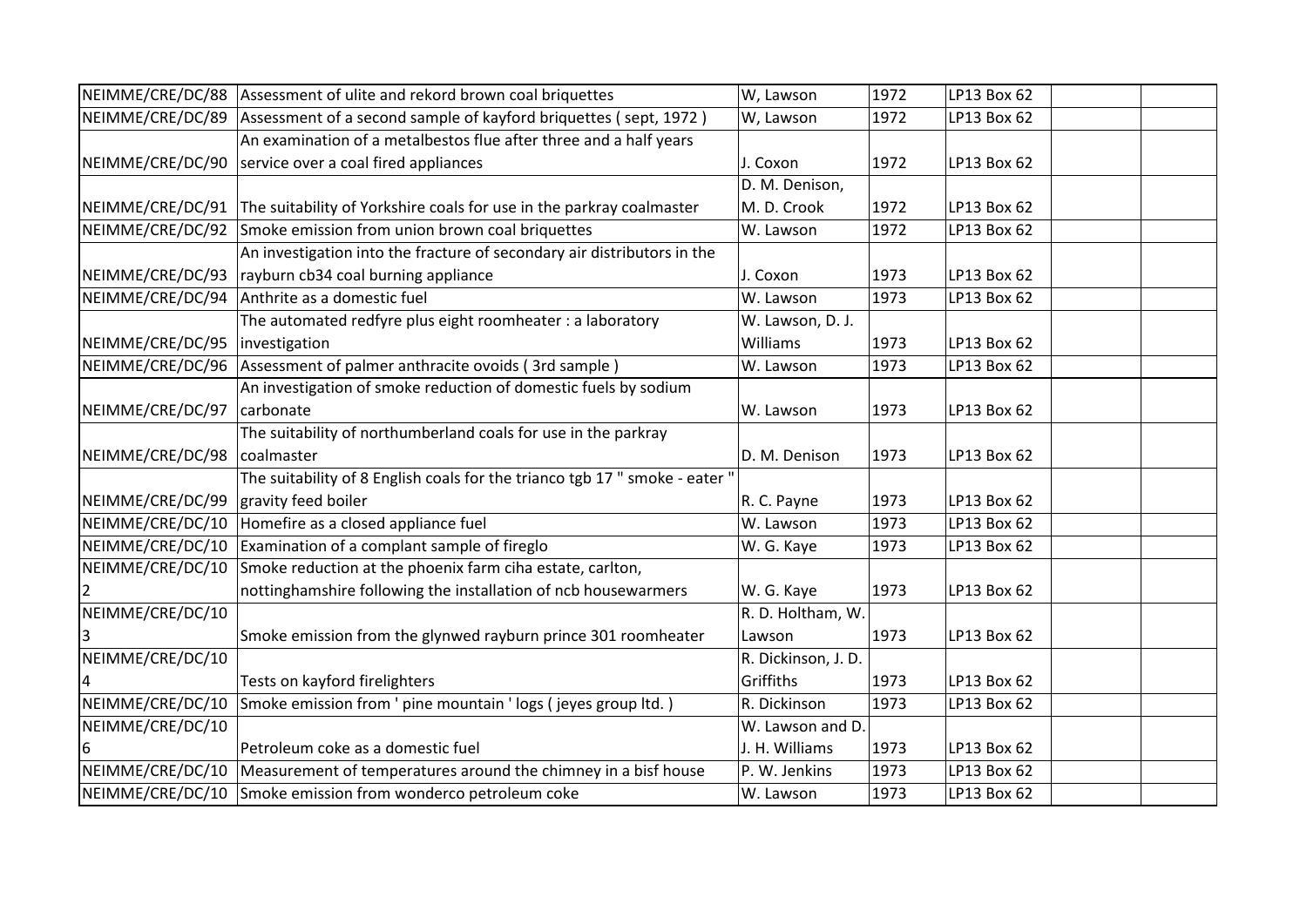| NEIMME/CRE/DC/10 | Assessment of anthracite ovoids from g. j. palmer and sons, august      |                     |      |             |  |
|------------------|-------------------------------------------------------------------------|---------------------|------|-------------|--|
|                  | 1973                                                                    | W. Lawson           | 1973 | LP13 Box 62 |  |
| NEIMME/CRE/DC/11 | Temperatures in a modified bisf chimney serving a parkray 99x           | P. W. Jenkins       | 1973 | LP13 Box 62 |  |
| NEIMME/CRE/DC/11 | The suitability of Scottish coals for " smoke eater " roomheaters when  |                     |      |             |  |
|                  | burnt under high chimney draught conditions                             | D. M. Denison       | 1973 | LP13 Box 62 |  |
| NEIMME/CRE/DC/11 | Preliminary assessment of extract coke and filter cake residue as       |                     |      |             |  |
|                  | potential domestic fuels                                                | W. Lawson           | 1973 | LP13 Box 62 |  |
| NEIMME/CRE/DC/11 | Temperature measurement around a standard bisf flue served by a         |                     |      |             |  |
|                  | smokless solid fuel fired roomheater                                    | P. W. Jenkins       | 1974 | LP13 Box 63 |  |
| NEIMME/CRE/DC/11 |                                                                         | P. E. Denyer, W.    |      |             |  |
|                  | Testing and further development of a prototype 'fire - engine '         | Lawson              | 1974 | LP13 Box 63 |  |
| NEIMME/CRE/DC/11 | Laboratory tests on a workshop prototype ' corona ' freestanding open   | A. W. Barton, R.    |      |             |  |
|                  | fire                                                                    | Dickinson           | 1974 | LP13 Box 63 |  |
| NEIMME/CRE/DC/11 |                                                                         | R. Dickinson, W.    |      |             |  |
| 6                | Testing and further development of the 'egg cup ' open fire             | Lawson              | 1974 | LP13 Box 63 |  |
| NEIMME/CRE/DC/11 |                                                                         | R. Dickinson, J. D. |      |             |  |
|                  | Testing and laboratory development of three handől fireplaces           | Griffiths           | 1974 | LP13 Box 63 |  |
| NEIMME/CRE/DC/11 | Addendum to combustion section report no. 117 Test on production        |                     |      |             |  |
| 7a               | prototypes of handől fireplaces                                         |                     | 1974 | LP13 Box 63 |  |
| NEIMME/CRE/DC/11 | Petroleum coke as a domestic fuel : long term effects on appliances     | W. Lawson           | 1974 | LP13 Box 63 |  |
| NEIMME/CRE/DC/11 | Assessment of a Moroccan anthracite as a domestic fuel                  | W. Lawson           | 1974 | LP13 Box 63 |  |
| NEIMME/CRE/DC/12 | Tests on a prototype onion feature fire                                 | W. Lawson           | 1974 | LP13 Box 63 |  |
| NEIMME/CRE/DC/12 | Ancit - type briquettes made from british coal                          | W. Lawson           | 1974 | LP13 Box 63 |  |
| NEIMME/CRE/DC/12 | Testing of a chimney in a laing easi - form house at risca, gwent       | P. W. Jenkins       | 1974 | LP13 Box 63 |  |
| NEIMME/CRE/DC/12 |                                                                         | P. C. Wheatley, J.  |      |             |  |
|                  | Electrical ignition of chain grate stokers                              | Highley             | 1974 | LP13 Box 63 |  |
| NEIMME/CRE/DC/12 |                                                                         | J. Highley, W. G.   |      |             |  |
|                  | Retention of the industrial boiler market for coal                      | Kaye                | 1974 | LP13 Box 63 |  |
| NEIMME/CRE/DC/12 | The smoke - reducing performance of coal - fired roomheaters when       | R. D. Holtham, D.   |      |             |  |
|                  | burning coals of larger sizes                                           | M. Denison          | 1974 | LP13 Box 63 |  |
| NEIMME/CRE/DC/12 |                                                                         | R. Dickinson, W.    |      |             |  |
| 6                | Smoke emission authorisation tests on pine mountain logs                | Lawson              | 1974 | LP13 Box 63 |  |
|                  | NEIMME/CRE/DC/12 Assessment of two Russian anthracite as domestic fuels | W. Lawson           | 1974 | LP13 Box 63 |  |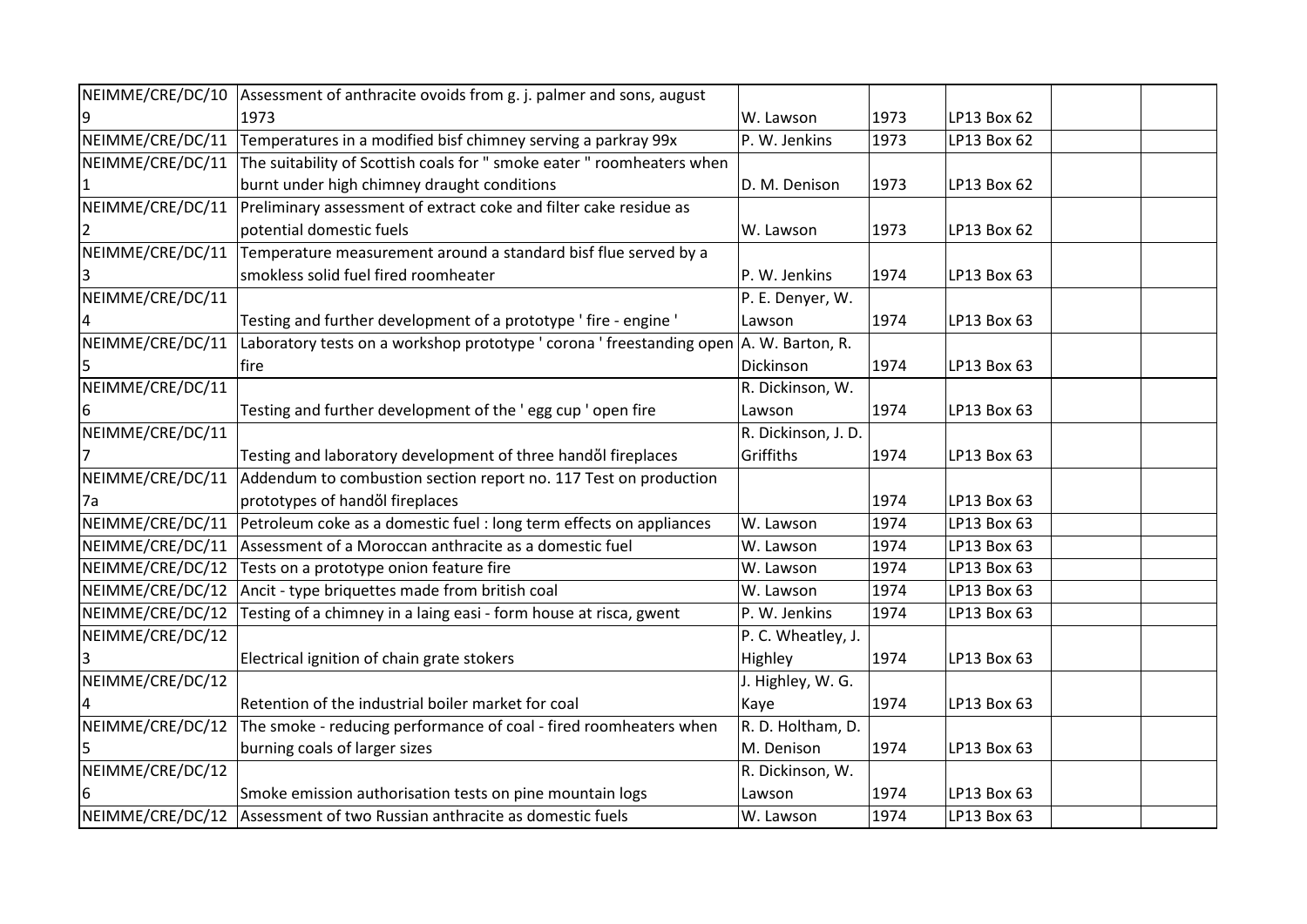| NEIMME/CRE/DC/12 Not in volume |                                                                                    |                      |      |             |  |
|--------------------------------|------------------------------------------------------------------------------------|----------------------|------|-------------|--|
| NEIMME/CRE/DC/12               | Smoke emsission from the rayburn coal fire                                         |                      | 1975 | LP13 Box 63 |  |
| NEIMME/CRE/DC/13               |                                                                                    | R. Dickinson, J. D.  |      |             |  |
|                                | Tests on the Dutch etna 90 fireplace                                               | Griffiths            | 1975 | LP13 Box 63 |  |
| NEIMME/CRE/DC/13               |                                                                                    | W. Lawson, J. D.     |      |             |  |
| 1                              | Cosy jet open fire with convection                                                 | Griffiths            | 1974 | LP13 Box 63 |  |
| NEIMME/CRE/DC/13               | The applegate multishell boiler report on tests at curwen and newbery              | J. Highley, R. J. F. |      |             |  |
|                                | limited, westbury, wilts.                                                          | Pullen               | 1974 | LP13 Box 63 |  |
| NEIMME/CRE/DC/13               | Assessment of brown coal briquettes from morwell, Australia                        | D. A. Holman         | 1975 | LP13 Box 63 |  |
| NEIMME/CRE/DC/13               | The use of the foster integrator in fuel testing                                   | A. J. Flavell        | 1975 | LP13 Box 63 |  |
| NEIMME/CRE/DC/13               |                                                                                    | R. Dickinson, J. D.  |      |             |  |
| 5                              | Tests on a prototype 'econovector'                                                 | Griffiths            | 1975 | LP13 Box 63 |  |
| NEIMME/CRE/DC/13               | Assessment of incendivity and personal injury risks from spitting                  | D. A. Holman, A.     |      |             |  |
| 6                              | petroleum coke                                                                     | J. Flavell           | 1975 | LP13 Box 63 |  |
| NEIMME/CRE/DC/13               | Not in volume                                                                      |                      |      |             |  |
| NEIMME/CRE/DC/13               | Combustion of pelletised refuse preliminary tests using the escom                  | J. Highley, W.       |      |             |  |
| 8                              | stoker                                                                             | Stockdale            | 1975 | LP13 Box 63 |  |
| NEIMME/CRE/DC/13               | The suitability of Scottish doubles size coals for use in the smoke -              |                      |      |             |  |
| 9                              | eater roomheaters                                                                  | D. M. Denison        | 1975 | LP13 Box 63 |  |
|                                | NEIMME/CRE/DC/14 Assessment of smoke emission from rekord brown coal briquettes    | A. J. Flavell        | 1975 | LP13 Box 63 |  |
|                                | NEIMME/CRE/DC/14 Smoke measurements on anthracite ovoids from clarke taylor &      |                      |      |             |  |
|                                | company ltd.                                                                       | A. J. Flavell        | 1975 | LP13 Box 63 |  |
|                                | NEIMME/CRE/DC/14 Smoke emission from the rayburn prince 76 open roomheater burning | R. C. Payne, W.      |      |             |  |
|                                | a 502 rank coal                                                                    | Lawson               | 1975 | LP13 Box 63 |  |
| NEIMME/CRE/DC/14               |                                                                                    | J. Highley, W.       |      |             |  |
| 3                              | Coal and ash conveying tests on model f3 floveyor                                  | Stockdale            | 1975 | LP13 Box 63 |  |
| NEIMME/CRE/DC/14               |                                                                                    | J. Highley, W.       |      |             |  |
|                                | Combustion of pelletised refuse tests using the chain grate stoker                 | Stockdale            | 1975 | LP13 Box 63 |  |
| NEIMME/CRE/DC/14               |                                                                                    | P. E. Denyer. A. S.  |      |             |  |
| 5                              | Laboratory tests on the godin stove                                                | Martin               | 1975 | LP13 Box 63 |  |
| NEIMME/CRE/DC/14               |                                                                                    | J. M. Laker, T. C.   |      |             |  |
| 6                              | The suitability of nine welsh coals for the rayburn prince 76                      | Evans                | 1975 | LP13 Box 63 |  |
|                                | NEIMME/CRE/DC/14 Assessment of an extract coke sample as a domestic fuel           | W. Lawson            | 1975 | LP13 Box 63 |  |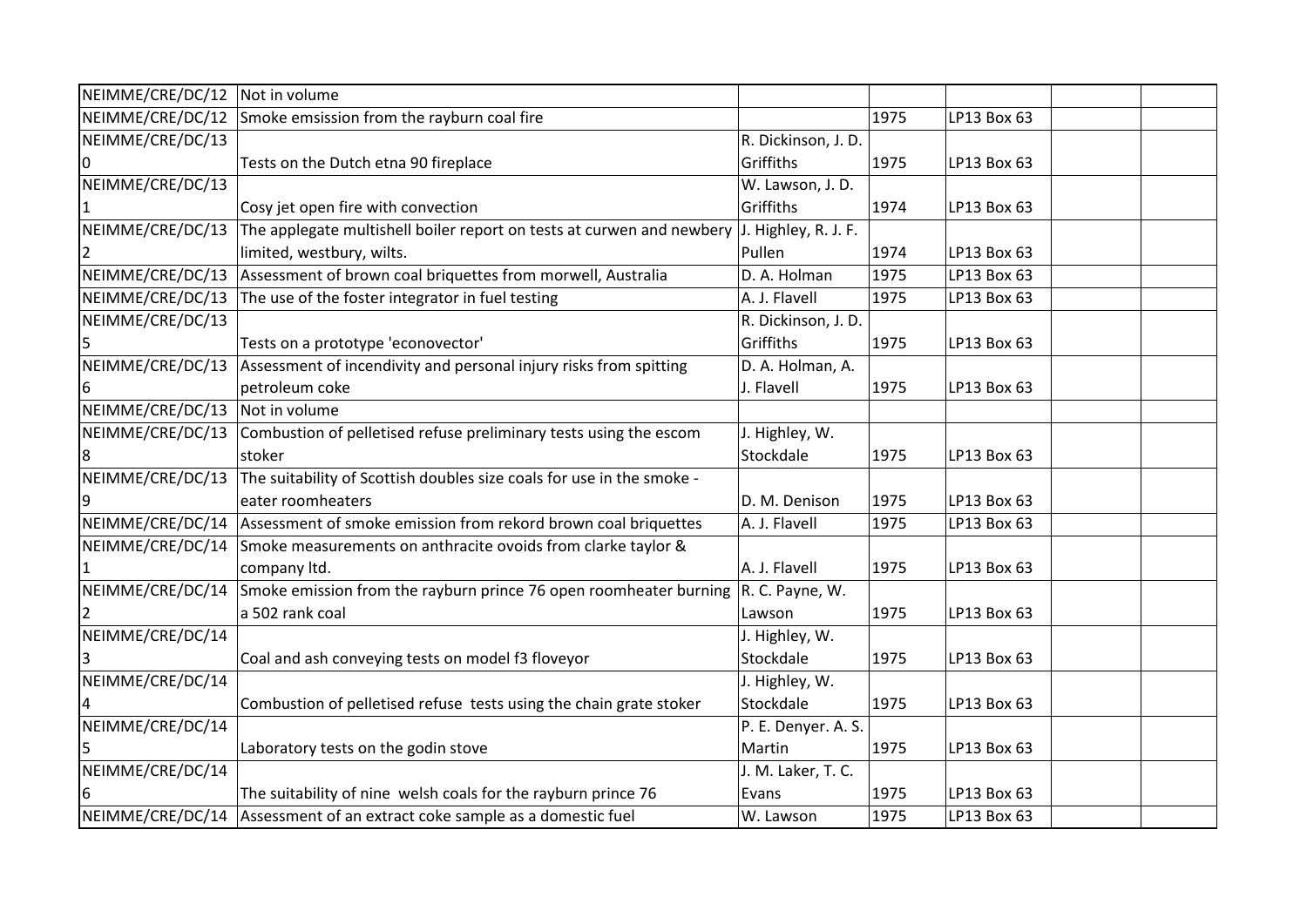| NEIMME/CRE/DC/14               |                                                                                            | J. D. Griffiths, W. |      |             |  |
|--------------------------------|--------------------------------------------------------------------------------------------|---------------------|------|-------------|--|
| 8                              | Evaluation of an economy backbrick for the open fire                                       | Lawson              | 1975 | LP13 Box 63 |  |
| NEIMME/CRE/DC/14               | Preliminary smoke tests on a parkray prototype open roomheater sfr                         | R. C. Payne, J. M.  |      |             |  |
| 9                              | 12 burning calverton doubles crc 702 rank coal                                             | Lake                | 1975 | LP13 Box 63 |  |
| NEIMME/CRE/DC/15               |                                                                                            | P. E. Denyet, A. S. |      |             |  |
|                                | Laboratory testing of a second econovector                                                 | Martin              | 1975 | LP13 Box 63 |  |
| NEIMME/CRE/DC/15               | Laboratory measurements of the overall efficiency of a room heater                         | R. Dickinson, T. E. |      |             |  |
|                                | with back boiler (rayburn rhapsody 201)                                                    | Pagan               | 1976 | LP13 Box 63 |  |
|                                |                                                                                            | C. Foster, J.       |      |             |  |
| NEIMME/CRE/DC/15               |                                                                                            | Highley, R. J. F.   |      |             |  |
| 2                              | The applecate multishell boiler report on tests at cre                                     | Pullen              | 1976 | LP13 Box 63 |  |
| NEIMME/CRE/DC/15               | Comparison of aberaman ovoids carbonised in france with production                         |                     |      |             |  |
| 3                              | phurnacite                                                                                 | W. Lawson           | 1976 | LP13 Box 63 |  |
|                                | Use of combustion products from coal - fired shallow fluidised bed for                     |                     |      |             |  |
| NEIMME/CRE/DC/15               | direct firing of grass drying kilns - conversion of 2 mw furnace at                        | J. Highley, P. C.   |      |             |  |
| 4                              | norlands farm, widnes                                                                      | Wheatley            | 1976 | LP13 Box 63 |  |
| NEIMME/CRE/DC/15               | Review of industrial drying processes with respect to the application of J. Highley, P. C. |                     |      |             |  |
|                                | fluidised bed combustion                                                                   | Wheatley            | 1976 | LP13 Box 63 |  |
| NEIMME/CRE/DC/15               | Assessment of a sample of 'pbs' anthracite                                                 | W. Lawson           | 1976 | LP13 Box 63 |  |
| NEIMME/CRE/DC/15               |                                                                                            | J. Highley, W.      |      |             |  |
|                                | Automatic ash removal from underfeed stokers                                               | Stockdale           | 1976 | LP13 Box 63 |  |
| NEIMME/CRE/DC/15               | Tests on samples of vietnamese anthracite                                                  | W. Lawson           | 1976 | LP13 Box 63 |  |
| NEIMME/CRE/DC/15               |                                                                                            | R. Dickinson, A.    |      |             |  |
|                                | Tests on a prototype ciancimino 'wedge ' feature fire                                      | W. Barton           | 1976 | LP13 Box 63 |  |
| NEIMME/CRE/DC/16               | The development of an air control flap for use on coal - burning                           |                     |      |             |  |
|                                | roomheaters                                                                                | R. D. Holtham       | 1976 | LP13 Box 63 |  |
| NEIMME/CRE/DC/16               | Ignition tests using ' high performance ' zip firelighters                                 | P. E. Denyer        | 1976 | LP13 Box 63 |  |
| NEIMME/CRE/DC/16               | Smoke measurements on German 'sj ' briquettes from charringtons                            | A. J. Flavell, W.   |      |             |  |
|                                | limited                                                                                    | Lawson              | 1976 | LP13 Box 63 |  |
| NEIMME/CRE/DC/16               | Laboratory measurements of the overall efficiency of a wilson                              | P. E. Denyer, R.    |      |             |  |
|                                | wallflame mk iv wf 60 oil - fired boiler                                                   | Dickinson           | 1976 | LP13 Box 63 |  |
| NEIMME/CRE/DC/16 Not in volume |                                                                                            |                     |      |             |  |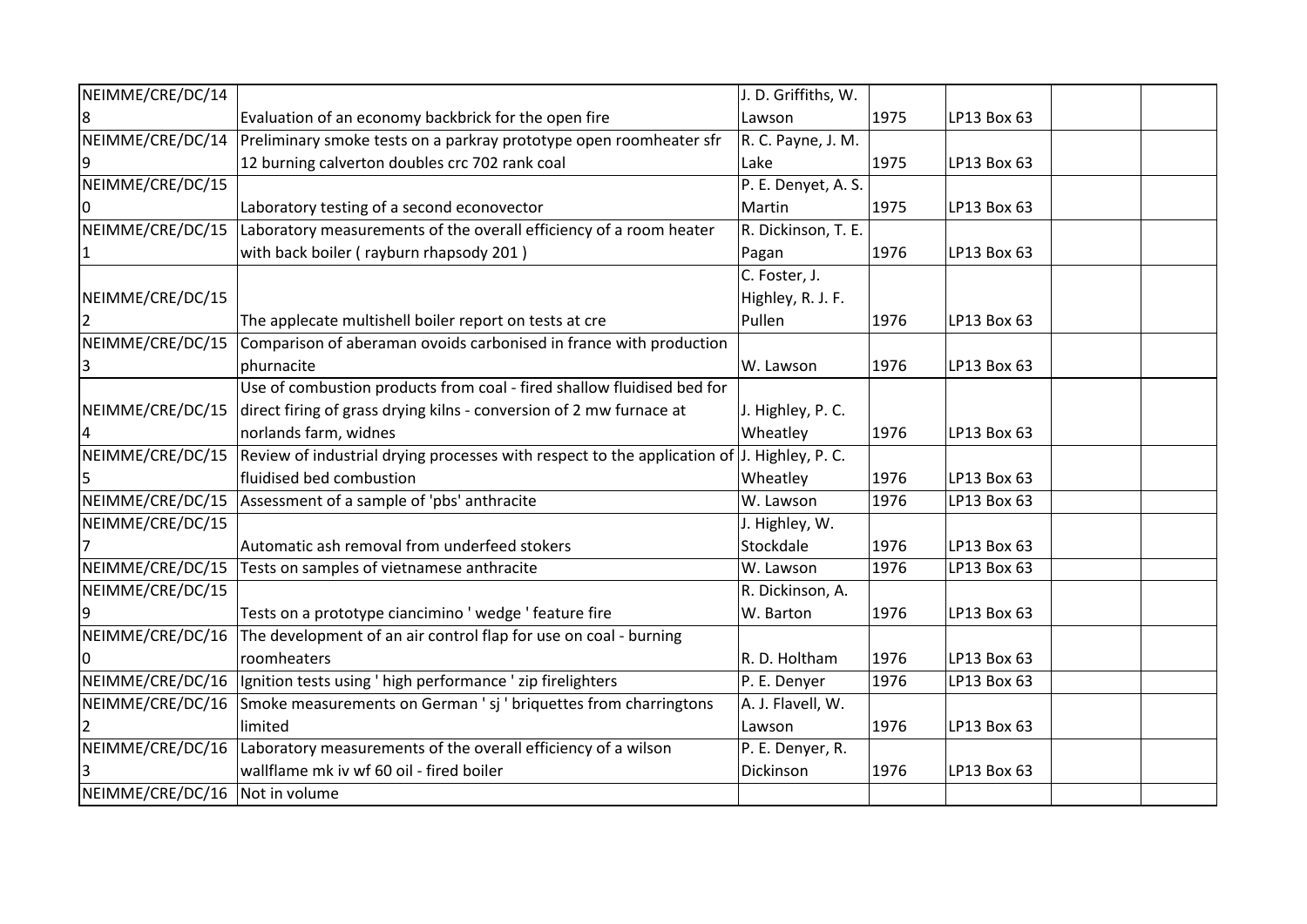| NEIMME/CRE/DC/16 | An examination of the durability of a prototype single - faced fireplace                     |                            |      |             |  |
|------------------|----------------------------------------------------------------------------------------------|----------------------------|------|-------------|--|
|                  | surround                                                                                     | D. A. Holman               | 1976 | LP13 Box 63 |  |
| NEIMME/CRE/DC/16 | Assessment of smoke emission from pelletised refuse - derived fuel                           | W. Lawson                  | 1976 | LP13 Box 63 |  |
| NEIMME/CRE/DC/16 | Not in volume                                                                                |                            |      |             |  |
| NEIMME/CRE/DC/16 | Not in volume                                                                                |                            |      |             |  |
| NEIMME/CRE/DC/16 | An assessment of the application of fluidised combustion for coal fired $ P.C.$ Wheatley, S. |                            |      |             |  |
| 9                | gypsum calcining                                                                             | Scott                      | 1976 | LP13 Box 63 |  |
| NEIMME/CRE/DC/17 |                                                                                              | A. J. Flavell, W.          |      |             |  |
|                  | Assessment of processed fuel from coal slurry / fines / smalls                               | Lawson                     | 1976 | LP13 Box 63 |  |
| NEIMME/CRE/DC/17 | The magni heat reflecting chimney throat unit                                                | P. E. Denyer               | 1976 | LP13 Box 63 |  |
| NEIMME/CRE/DC/17 |                                                                                              | R. C. Payne, J. M.         |      |             |  |
|                  | The suitability of six Welsh coals for the rayburn prince 76                                 | Lake                       | 1976 | LP13 Box 63 |  |
| NEIMME/CRE/DC/17 | An assessment of a prototype webster prefabricated metal chimney                             | A. Rice                    | 1976 | LP13 Box 63 |  |
| NEIMME/CRE/DC/17 | Installation and testing of a branched microbore cenral heating system                       | P. W. Jenkins, R.          |      |             |  |
|                  | for the northern ireland housing executive                                                   | C. Payne, S. Scott $ 1976$ |      | LP13 Box 63 |  |
| NEIMME/CRE/DC/17 | Durability tests on a prototype double - faced fireplace surrond                             | D. A. Holman               | 1976 | LP13 Box 63 |  |
| NEIMME/CRE/DC/17 | Tests on a sample of u. s. anthracite stove unit                                             | W. Lawson                  | 1976 | LP13 Box 63 |  |
| NEIMME/CRE/DC/17 | Not in volume                                                                                |                            |      |             |  |
|                  |                                                                                              | W. Lawson, A. J.           |      |             |  |
| NEIMME/CRE/DC/17 |                                                                                              | Flavell, D. A.             |      |             |  |
| 8                | Assessment of two German anthracites as a domestic fuels                                     | Holman                     | 1976 | LP13 Box 63 |  |
| NEIMME/CRE/DC/17 | Tests on a franklin stove                                                                    | R. Dickinson               | 1976 | LP13 Box 63 |  |
| NEIMME/CRE/DC/18 | Smoke emission from the rayburn prince 76 open roomheater when                               | J. M. Lake - R. C.         |      |             |  |
|                  | operating at intermediate burning rates                                                      | Payne                      | 1976 | LP13 Box 64 |  |
| NEIMME/CRE/DC/18 |                                                                                              | A. W. Barton, W.           |      |             |  |
| $\mathbf 1$      | Tests on a tortoise stove                                                                    | Lawson                     | 1977 | LP13 Box 64 |  |
|                  | Laboratory mesaurements of the overrall efficiency of an inset open                          |                            |      |             |  |
| NEIMME/CRE/DC/18 | fire (dry back) with an adjustable throat restrictor (London / fulham                        | R. Dickinson, D.           |      |             |  |
|                  | mk ii fire with rayburn heat saver)                                                          | A. Holman                  | 1977 | LP13 Box 64 |  |
| NEIMME/CRE/DC/18 | Not in volume                                                                                |                            |      |             |  |
| NEIMME/CRE/DC/18 | Not in volume                                                                                |                            |      |             |  |
| NEIMME/CRE/DC/18 | Assessment of experimental anthracite / starch - resin ovoids from g. j.                     | A. J. Flavell, W.          |      |             |  |
| 5                | palmer & sons                                                                                | Lawson                     | 1977 | LP13 Box 64 |  |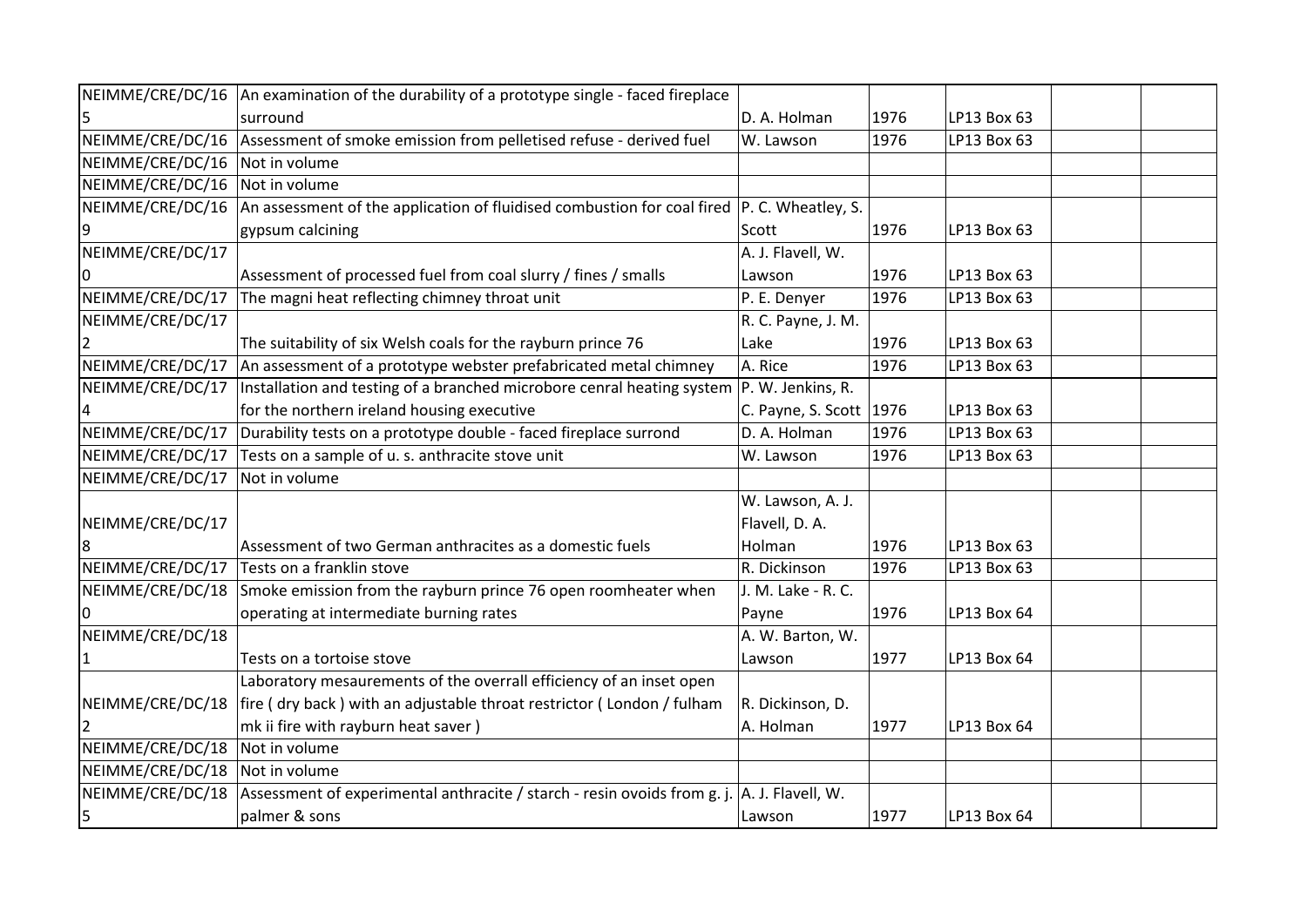| NEIMME/CRE/DC/18 | An examintion of the durability of a prototype double - faced open fire |                      |      |             |  |
|------------------|-------------------------------------------------------------------------|----------------------|------|-------------|--|
| 6                | surrond                                                                 | D. A. Holman         | 1977 | LP13 Box 64 |  |
| NEIMME/CRE/DC/18 | Testing of a shallow fluidised bed combustor in a 350 kw boiler -       | J. Highley, M. A.    |      |             |  |
|                  | operation without cooling tubes in the bed                              | <b>Vickers</b>       | 1977 | LP13 Box 64 |  |
| NEIMME/CRE/DC/18 | Tests on a prototype fanned convector open fire                         | D. M. Denison        | 1977 | LP13 Box 64 |  |
| NEIMME/CRE/DC/18 | Assessment of smoke emission from a pelletised refuse derived fuel - "  |                      |      |             |  |
| 9                | smokeless fuel type I"                                                  | D. A. Holman         | 1977 | LP13 Box 64 |  |
| NEIMME/CRE/DC/19 | Smoke emssion authorisation tests on flambor logs                       | D. A. Holman         | 1977 | LP13 Box 64 |  |
| NEIMME/CRE/DC/19 | Assessment of palmglow briquettes from g. j. palmer ltd.                | A. J. Flavell        | 1977 | LP13 Box 64 |  |
| NEIMME/CRE/DC/19 |                                                                         | C. Foster, W.        |      |             |  |
|                  | Coal conveying tests on a 150 mm diameter screw conveyor                | Stockdale            | 1977 | LP13 Box 64 |  |
| NEIMME/CRE/DC/19 | The testing and development of a suction nozzle for pneumatic           | C. Foster, W.        |      |             |  |
| 3                | conveying                                                               | Stockdale            | 1978 | LP13 Box 64 |  |
|                  | Grass drying by combustion products from fluidised bed combustors -     |                      |      |             |  |
| NEIMME/CRE/DC/19 | the design and commissioning of a prototype furnace at norlands farm    | J. Highley, P. C.    |      |             |  |
|                  | widnes                                                                  | Wheatley             | 1978 | LP13 Box 64 |  |
| NEIMME/CRE/DC/19 | Gravimetric smoke measurements on commercial palmglow                   | P. E. Denyer         | 1978 | LP13 Box 64 |  |
| NEIMME/CRE/DC/19 | An investigation of condensation in wimpey no fines houses at           | P. W. Jenkins, L. J. |      |             |  |
| 6                | Birmingham                                                              | Smith                | 1978 | LP13 Box 64 |  |
| NEIMME/CRE/DC/19 | Not in volume                                                           |                      |      |             |  |
| NEIMME/CRE/DC/19 |                                                                         | P. E. Denyer, D. E.  |      |             |  |
| $\overline{8}$   | Ignition of sunbrite in a roomheater using zip firelighters             | Ryan                 | 1978 | LP13 Box 64 |  |
| NEIMME/CRE/DC/19 | Radiant efficiencies of two ' visual effect ' gas fires                 | A. W. Barton         | 1978 | LP13 Box 64 |  |
| NEIMME/CRE/DC/20 |                                                                         | P. E. Denyer, G. K.  |      |             |  |
|                  | Assessment of palmerlite ovoids from g. j. palmer & sons                | F. Haywood           | 1978 | LP13 Box 64 |  |
| NEIMME/CRE/DC/20 |                                                                         | A. W. Barton, A.     |      |             |  |
|                  | Esse ' dragon ' free - standing convector heater                        | D. Robbins           | 1978 | LP13 Box 64 |  |
| NEIMME/CRE/DC/20 | Gravimetric smoke tests on a sample of German brown coal / char         |                      |      |             |  |
|                  | briquettes                                                              | D. M. Denison        | 1978 | LP13 Box 64 |  |
| NEIMME/CRE/DC/20 |                                                                         | A. W. Barton, W.     |      |             |  |
|                  | Combustion tests on antique stoves                                      | Lawson               | 1979 | LP13 Box 64 |  |
| NEIMME/CRE/DC/20 | Comparison of 1979 samples of fireglo with 1970 samples of              | P. E. Denyer and     |      |             |  |
| $\overline{a}$   | anthracine - type ovoids                                                | W. Lawson            | 1979 | LP13 Box 64 |  |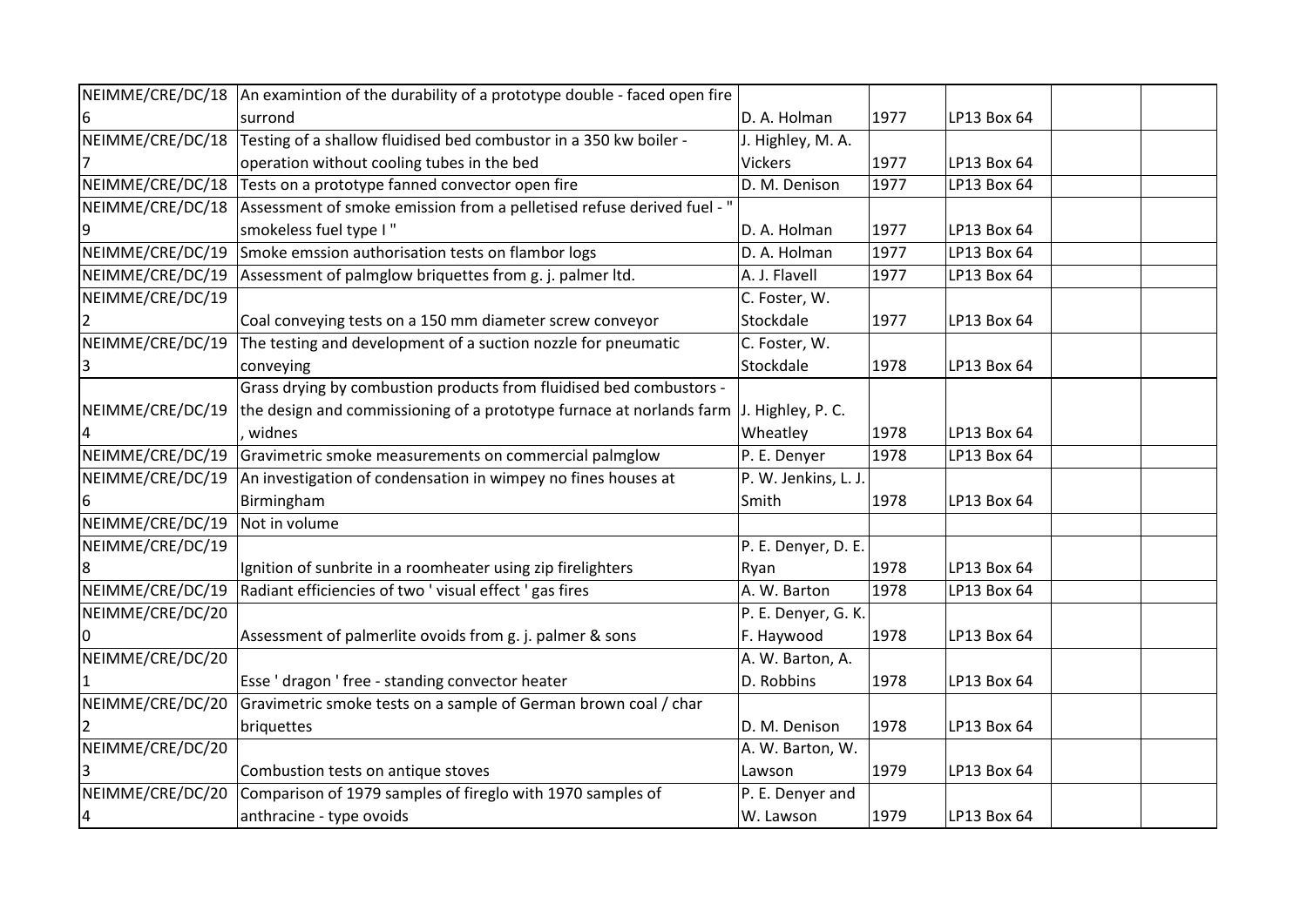|                  | NEIMME/CRE/DC/20 Assessment of palmalite briquettes from g. j. palmer & sons | P. E. Denyer        | 1979 | LP13 Box 64 |  |
|------------------|------------------------------------------------------------------------------|---------------------|------|-------------|--|
| NEIMME/CRE/DC/20 | The development of fluidised bed fired industrial boilers and furnaces :     |                     |      |             |  |
| 6                | review of progress 1973 to 1978                                              | J. Highley          | 1979 | LP13 Box 64 |  |
| NEIMME/CRE/DC/20 | Report of performance tests on the prototype fluidised - bed boiler at       | M. J. Fisher, J.    |      |             |  |
|                  | the c. w. s. ltd. Premises, marden                                           | Highley             | 1979 | LP13 Box 64 |  |
| NEIMME/CRE/DC/20 | Effect of increased ash content on thermal performance of ovoid              | P. E. Denyer, G. K. |      |             |  |
| 8                | briquettes                                                                   | F. Haywood          | 1979 | LP13 Box 64 |  |
| NEIMME/CRE/DC/20 | Laboratory measurements of the overall efficiency of a main richmond         | A. W. Barton, R.    |      |             |  |
| 9                | 833 radiant convector log - effect gas fire                                  | Dickinson           | 1979 | LP13 Box 64 |  |
| NEIMME/CRE/DC/21 |                                                                              | P. E. Denyer, A. D. |      |             |  |
| 0                | Tests on kenco firelighters                                                  | Robbins             | 1979 | LP13 Box 64 |  |
| NEIMME/CRE/DC/21 |                                                                              | P. E. Denayer, G.   |      |             |  |
| 1                | Combustion tests on ancit biquettes                                          | K. F. Haywood       | 1979 | LP13 Box 64 |  |
| NEIMME/CRE/DC/21 | An investigation of condensation in two all - concrete construction          |                     |      |             |  |
|                  | houses at west smethwick                                                     | P. W. Jenkins       |      | LP13 Box 64 |  |
| NEIMME/CRE/DC/21 |                                                                              | P. E. Denayer, G.   |      |             |  |
| 3                | Assessment of briquettes received from messers. g. j. palmer & sons          | K. F. Haywood       | 1979 | LP13 Box 64 |  |
| NEIMME/CRE/DC/21 |                                                                              | P. E. Denayer, G.   |      |             |  |
| 4                | Tests on wonderflame firelighters                                            | K. F. Haywood       | 1979 | LP13 Box 64 |  |
| NEIMME/CRE/DC/21 | Comparison of recovery times of domestic hot water in double feed            |                     |      |             |  |
|                  | indirect cylinders operating under gravity primary circulation               | P. W. Jenkins       | 1979 | LP13 Box 64 |  |
| NEIMME/CRE/DC/21 |                                                                              | P. E. Denayer, G.   |      |             |  |
| 6                | Physical, chemical and combustion tests on a sample of phurnacite            | K. F. Haywood       | 1979 | LP13 Box 64 |  |
| NEIMME/CRE/DC/21 |                                                                              | D. M. Denison, P.   |      |             |  |
|                  | Assessment of anthracite briquettes from I. a. w. construction co. Itd.      | E. Denyer           | 1980 | LP13 Box 64 |  |
| NEIMME/CRE/DC/21 | Pilot scale cuboid combustor / calciner British gypsum limited detailed      |                     |      |             |  |
| 8                | specification                                                                | T. N. Smith         | 1980 | LP13 Box 64 |  |
| NEIMME/CRE/DC/21 | Laboratory measurements of the performance of an h. d. g. 30 / 1             | P. E. Denayer, G.   |      |             |  |
| 9                | multi - fuel central - heating boiler                                        | K. F. Haywood       | 1981 | LP13 Box 64 |  |
| NEIMME/CRE/DC/22 | Combustion tests on phurnacite - type ovoids carbonised at " coalite "       | P. E. Denayer, G.   |      |             |  |
| 0                | works                                                                        | K. F. Haywood       | 1980 | LP13 Box 64 |  |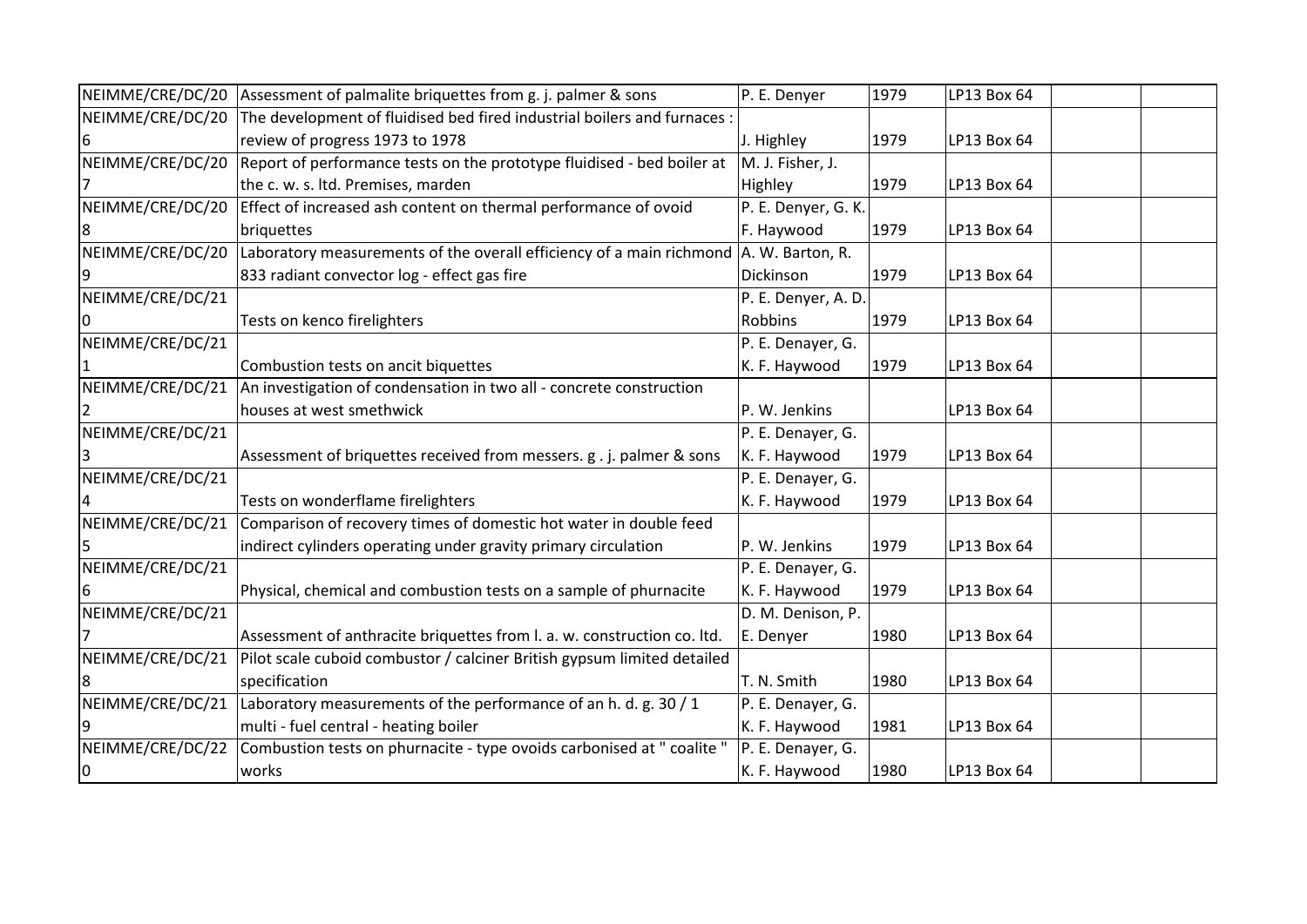|                  | The evaluation of a solid fuel fired domestic central heating scheme                                 |                      |      |             |  |
|------------------|------------------------------------------------------------------------------------------------------|----------------------|------|-------------|--|
| NEIMME/CRE/DC/22 | incorporating pump assisted primary circulation through 22 mm                                        | P. W. Jenkins, J.    |      |             |  |
|                  | pipework                                                                                             | Peacey               | 1980 | LP13 Box 64 |  |
| NEIMME/CRE/DC/22 |                                                                                                      | R. Dickinson, J.     |      |             |  |
|                  |                                                                                                      |                      |      |             |  |
| 2                | Smoke emission from the rayburn 510 roomheater                                                       | Lake                 | 1980 | LP13 Box 64 |  |
| NEIMME/CRE/DC/22 |                                                                                                      | C. Foster, P. J.     |      |             |  |
|                  | The design and testing of an escom stoker                                                            | Smith                | 1980 | LP13 Box 64 |  |
| NEIMME/CRE/DC/22 |                                                                                                      | P. E. Denyer, G. K.  |      |             |  |
|                  | Assessment of experimental cokes in a roomheater                                                     | F. Haywood           | 1980 | LP13 Box 64 |  |
| NEIMME/CRE/DC/22 | The testing and further development of the suction nozzle pneumatic                                  | C. Foster, P. J.     |      |             |  |
|                  | conveyor                                                                                             | Smith                | 1981 | LP13 Box 64 |  |
| NEIMME/CRE/DC/22 | Assessment of firelighters received from messers. reckitt household                                  | P. E. Denyer, G. K.  |      |             |  |
| 6                | products                                                                                             | F. Haywood           | 1980 | LP13 Box 64 |  |
| NEIMME/CRE/DC/22 | Smoke emission authorisation tests on two blends of burnbrite boiler                                 | B. L. Bailey, P. E.  |      |             |  |
|                  | lfuel                                                                                                | Denyer               | 1980 | LP13 Box 64 |  |
| NEIMME/CRE/DC/22 |                                                                                                      | P. E. Denyer, T. E.  |      |             |  |
| 8                | Smoke emission tests on belgacine                                                                    | Pagan                | 1980 | LP13 Box 64 |  |
| NEIMME/CRE/DC/22 |                                                                                                      | P. E. Denyer, T. E.  |      |             |  |
| 9                | Assessment of anthracine ' 20g '                                                                     | Pagan                | 1980 | LP13 Box 64 |  |
| NEIMME/CRE/DC/23 |                                                                                                      | P. E. Denyer, T. E.  |      |             |  |
| 0                | Assessment of extracite                                                                              | Pagan                | 1981 | LP13 Box 64 |  |
|                  |                                                                                                      | P. E. Denyer, T. E.  |      |             |  |
| NEIMME/CRE/DC/23 |                                                                                                      | Pagan, G. K. F.      |      |             |  |
|                  | Assessment of four types of fireglo                                                                  | Haywood              | 1981 | LP13 Box 64 |  |
| NEIMME/CRE/DC/23 | The vertical - shell fluidised - bed boiler at antler ltd., Bury : operation $ R$ . A. C. Benson, J. |                      |      |             |  |
| 2                | and testing from september 1977 to march 1979                                                        | E. Ellis, J. Highley | 1981 | LP13 Box 64 |  |
|                  |                                                                                                      | D. J. Tringham, R.   |      |             |  |
| NEIMME/CRE/DC/23 | Description of the fluidised bed - fired m. e. boiler at the british steel                           | Clark, C.            |      |             |  |
| 3                | corporation river don works                                                                          | McBurney             | 1982 | LP13 Box 64 |  |
| NEIMME/CRE/DC/23 | An investigation into sparge pipe displacement in the 15 mw fluidised                                | A. R. Butt, M. G.    |      |             |  |
|                  | bed furnace at ketton cement ltd.                                                                    | Jepson               | 1981 | LP13 Box 64 |  |
| NEIMME/CRE/DC/23 |                                                                                                      | P. E. Denyer, T. E.  |      |             |  |
| 5                | Laboratory measurements of the performance of a vaillant g220 boiler   Pagan                         |                      | 1981 | LP13 Box 64 |  |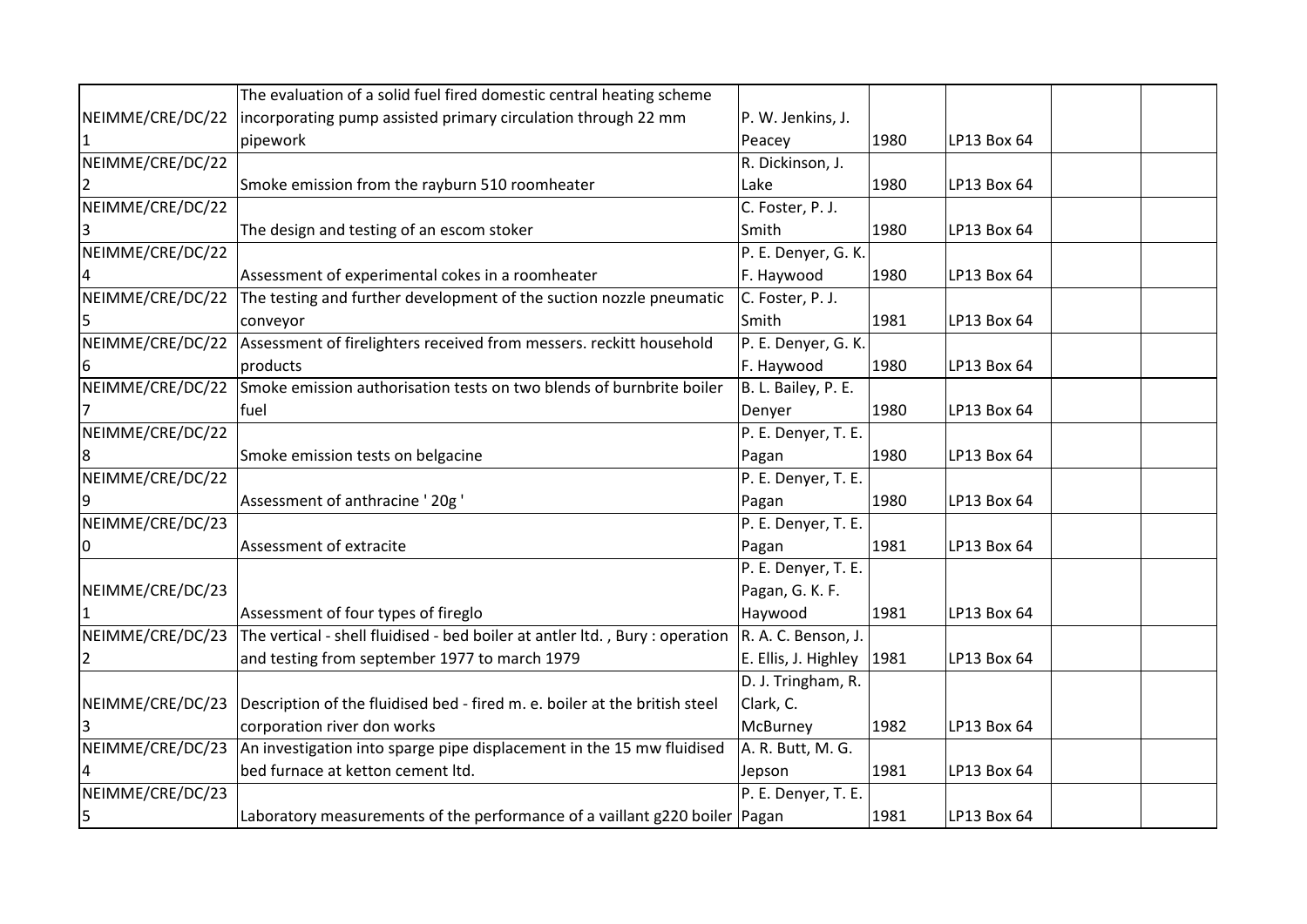| NEIMME/CRE/DC/23 | Tests using a 1.5 m diameter fluidised bed unit at g. p. worsley ltd., st. | R. A. C. Benson, J.  |      |             |  |
|------------------|----------------------------------------------------------------------------|----------------------|------|-------------|--|
| 6                | Helens                                                                     | E. Ellis, J. Highley | 1983 | LP13 Box 64 |  |
| NEIMME/CRE/DC/23 | Not in volume                                                              |                      |      |             |  |
| NEIMME/CRE/DC/23 |                                                                            | D. J. Carr, C.       |      |             |  |
| 8                | The develoment of automatic electric ignition for coal - fired stokers     | Foster, J. Highley   | 1981 | LP13 Box 64 |  |
| NEIMME/CRE/DC/23 | Investigation of complaints regarding two shipments of fireglo to          | P. E. Denyer, G. K.  |      |             |  |
| 9                | Plymouth                                                                   | F. Haywood           | 1982 | LP13 Box 64 |  |
| NEIMME/CRE/DC/24 |                                                                            | P. E. Denyer, T. E.  |      |             |  |
|                  | Physical, chemical and combustion tests on aglo fireplace logs             | Pagan                | 1982 | LP13 Box 64 |  |
| NEIMME/CRE/DC/24 | Assessment of " whiteheat " and " hotspot " firelighters ex kenco          | P. E. Denyer, G. K.  |      |             |  |
|                  | chemicals Itd.                                                             | F. Haywood           | 1982 | LP13 Box 64 |  |
| NEIMME/CRE/DC/24 |                                                                            | P. E. Denyer, G. K.  |      |             |  |
| 2                | Tests on a shipment of fireglo ex brest to plymouth, 19th March 1982       | F. Haywood           | 1982 | LP13 Box 64 |  |
| NEIMME/CRE/DC/24 | Report on performance tests burning south african duff coal in the         | J. Highley, M.       |      |             |  |
|                  | babcock fluidburn boiler                                                   | Flett                | 1982 | LP13 Box 64 |  |
| NEIMME/CRE/DC/24 |                                                                            | P. W. Jenkins, J.    |      |             |  |
|                  | Assessment of an elson emerald indirect combination hot water tank         | Peacey               | 1982 | LP13 Box 64 |  |
| NEIMME/CRE/DC/24 |                                                                            | P. E. Denyer, G. K.  |      |             |  |
| 5                | Assessment of " newspaper logs " and log - making devices                  | F. Haywood           | 1982 | LP13 Box 64 |  |
| NEIMME/CRE/DC/24 |                                                                            | P. E. Denyer, T. E.  |      |             |  |
| 6                | Smoke emission from the parkray sf 136 roomheater                          | Pagan                | 1983 | LP13 Box 64 |  |
|                  |                                                                            | P.D. Cook, P.E.      |      |             |  |
| NEIMME/CRE/DC/24 | Comparison of combustion performance of four samples of ancit,             | Denyer, G. K. F.     |      |             |  |
|                  | phurnacite and extracite                                                   | Haywood              | 1983 | LP13 Box 64 |  |
| NEIMME/CRE/DC/24 | Measurements of the thermal efficiency of the jøtul 507 roomheater         | R. Dickinson, T. E.  |      |             |  |
| 18               | burning wood logs                                                          | Pagan                | 1983 | LP13 Box 64 |  |
| NEIMME/CRE/DC/24 |                                                                            | P.D. Cook, P.E.      |      |             |  |
| 9                | Physical, chemical and combustion tests on straw briquettes                | Denyer               | 1983 | LP13 Box 64 |  |
|                  |                                                                            | R. Dickinson, R.     |      |             |  |
| NEIMME/CRE/DC/25 |                                                                            | Holtham, R. J.       |      |             |  |
|                  | Smoke emission from the trianco coal king independent boiler               | Etheridge            | 1983 | LP13 Box 64 |  |
| NEIMME/CRE/DC/25 | Laboratory tests on ' system 82 ', a method of heat recovery from a        | D. M. Denison, T.    |      |             |  |
| 1                | dry back open fire by means of heat pipes                                  | E. Pagan             | 1983 | LP13 Box 65 |  |